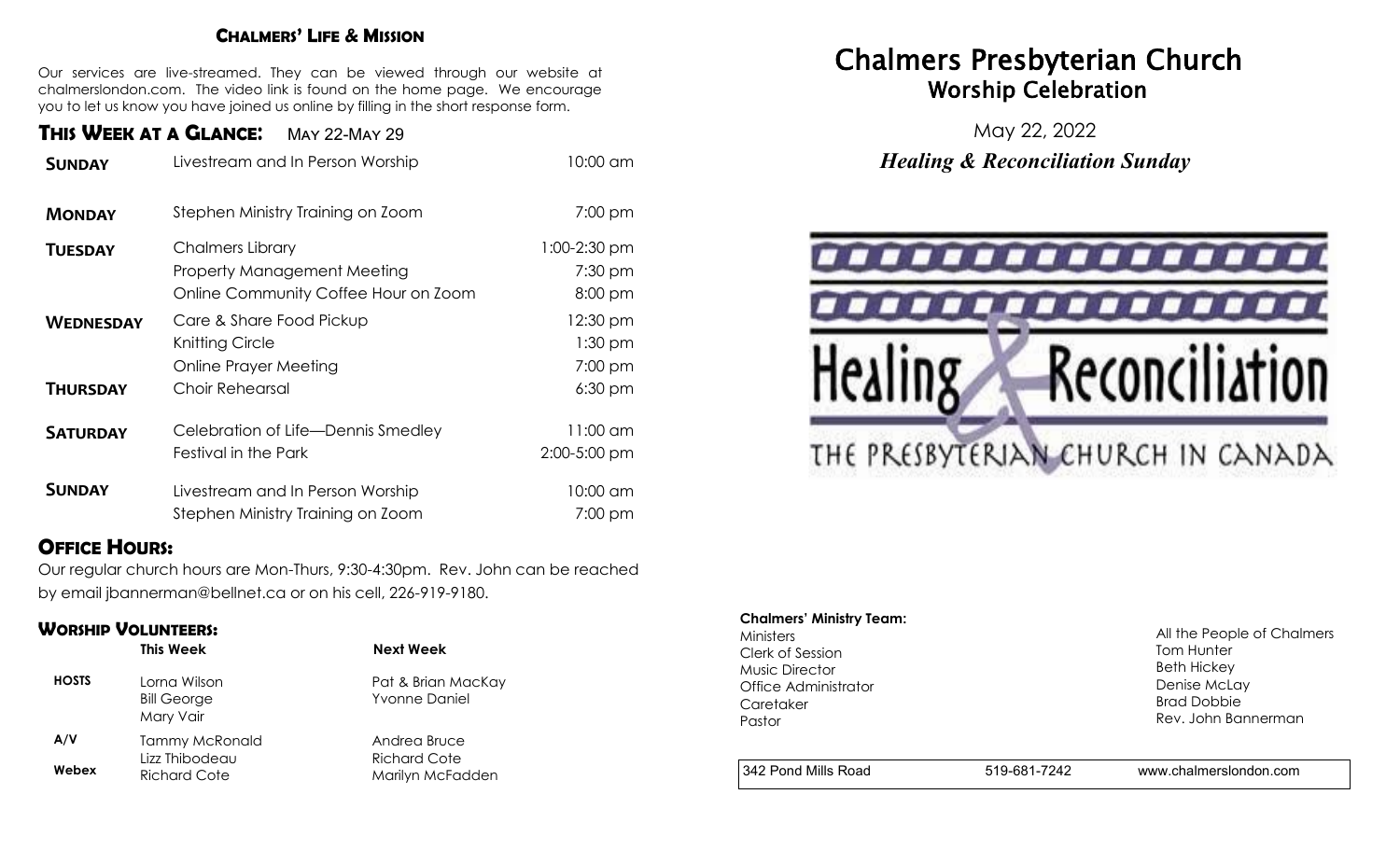## **WE APPROACH GOD**

| Land Acknowledgement          |  |  |  |  |  |
|-------------------------------|--|--|--|--|--|
|                               |  |  |  |  |  |
|                               |  |  |  |  |  |
|                               |  |  |  |  |  |
| Celebrating with the children |  |  |  |  |  |
|                               |  |  |  |  |  |
|                               |  |  |  |  |  |
|                               |  |  |  |  |  |
| Scripture Reading: Psalm 67   |  |  |  |  |  |
|                               |  |  |  |  |  |
|                               |  |  |  |  |  |

| Scripture Readings:<br>One:       | 2 Corinthians 5:16-21 John14:15-18, 25-28<br>The Gospel of the Lord. |                  |
|-----------------------------------|----------------------------------------------------------------------|------------------|
| All:                              | Praise to you, Lord Jesus Christ.                                    |                  |
|                                   | Choir Anthem: Many and Great, O God                                  |                  |
| Sermon:                           | <b>Truth and Reconciliation</b>                                      |                  |
|                                   | Time for Reflection: Be still and know that I am God                 | (vs 1,2) 64      |
|                                   | <b>WE RESPOND TO GOD</b>                                             |                  |
| <b>Chalmers' Life and Mission</b> |                                                                      |                  |
| Offering of our Gifts             |                                                                      |                  |
|                                   | Offering Praise: We praise you, O God                                | (vs 1) $425$     |
|                                   | Offering Prayer, Prayers of the People & The Lord's Prayer           |                  |
| Praise:                           | Called as partners in Christ's service                               | $(vs 1-2,4) 587$ |
| <b>Blessing</b>                   |                                                                      |                  |
| <b>Musical Postlude</b>           |                                                                      |                  |

### **CHOIR ANTHEM**

Many and Great, O God Dan Damon

Many and great, O God, are your things, Maker of earth and sky. Your hands have set the heavens with stars; Your fingers spread the mountains and plains. Lo, at your word the waters were formed: Deep seas obey your voice.

Grant unto us communion with you, Star abiding one; Come unto us and dwell with us; With you are found the gifts of life. Bless us with life that has no end,

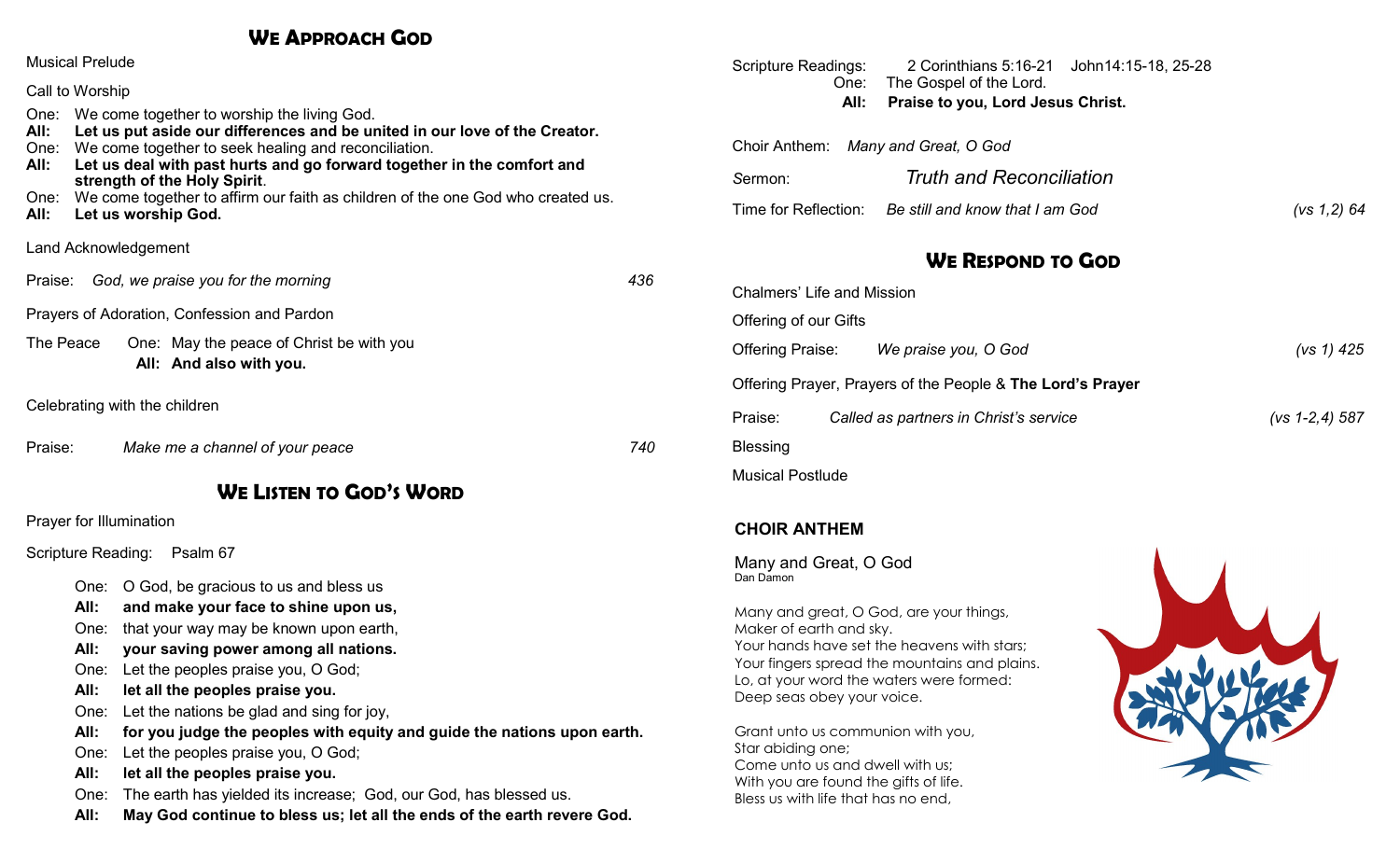## **God, we praise you for the morning**

Jim Strathdee, Jean Strathdee

God, we praise you for the morning; hope springs forth with each new day, new beginning, prayer and promise, joy in work and in play.

God, we praise you for creation, mountains, seas and prairie land. Waking souls find joy and healing in your bountiful hand.

God, we praise you for compassion, all the loving that you show; human touching, tears and laughter, help your children to grow.

God, we praise you for your Spirit, Comforter and daily friend; restless searcher, gentle teacher, strength and courage you send.

God, we praise you for the Saviour, come that we may know your ways. In his loving, dying, rising, Christ is Lord of our days.

Hallelujah, hallelujah, Hallelujah, hallelujah! Hallelujah, hallelujah! Christ is Lord of our days!

© Desert Flower Music, 1985

## **Make me a channel of your peace**

Saint Patrick of Ireland

Make me a channel of your peace: where there is hatred, let me bring your love; where there is injury, your healing power, and where there's doubt, true faith in you.

Make me a channel of your peace: where there's despair in life let me bring hope; where there is darkness, only light, and where there's sadness, ever joy.

O Spirit, grant that I may never seek so much to be consoled as to console, to be understood as to understand, to be loved as to love with all my soul.

Make me a channel of your peace: it is in pardoning that we are pardoned, in giving to all that we receive, and in dying that we're born to eternal life.

© 1968, Franciscan Communications Centre

## **Be still and know that I am God**

Be still and know that I am God, be still and know that I am God, be still and know that I am God.

I am the Lord that healeth thee, I am the Lord that healeth thee, I am the Lord that healeth thee.

In thee, O Lord, I put my trust, In thee, O Lord, I put my trust, In thee, O Lord, I put my trust.

Public Domain

## **We praise you, O God**

Netherlands Folk Song

We praise you, O God, our Redeemer, Creator; in grateful devotion our tribute we bring. We lay it before you; we kneel and adore you; we bless your holy name; glad praises we sing.

Public Domain

### **Called as partners in Christ's service** Jane Parker Huber

Called as partners in Christ's service, called to ministries of grace, we respond with deep commitment, fresh new lines of faith to trace. May we learn the art of sharing, side by side and fried with friend, equal partners in our caring to fulfill God's chosen end.

Christ's example, Christ's inspiring, Christ's clear call to work and worth, let us follow, never faltering, reconciling folk on earth. Men and women, richer, poorer, all God's people, young and old, blending human skills together, gracious gifts from God unfold.

So God grant us for tomorrow ways to order human life that surround each person's sorrow with a calm that conquers strife. Make us partners in our living, our compassion to increase, messengers of faith, thus giving hope and confidence and peace.

© 1981 Jane Parker Huber. UBP of Westminster/John Knox Press. Music: Public Domain.